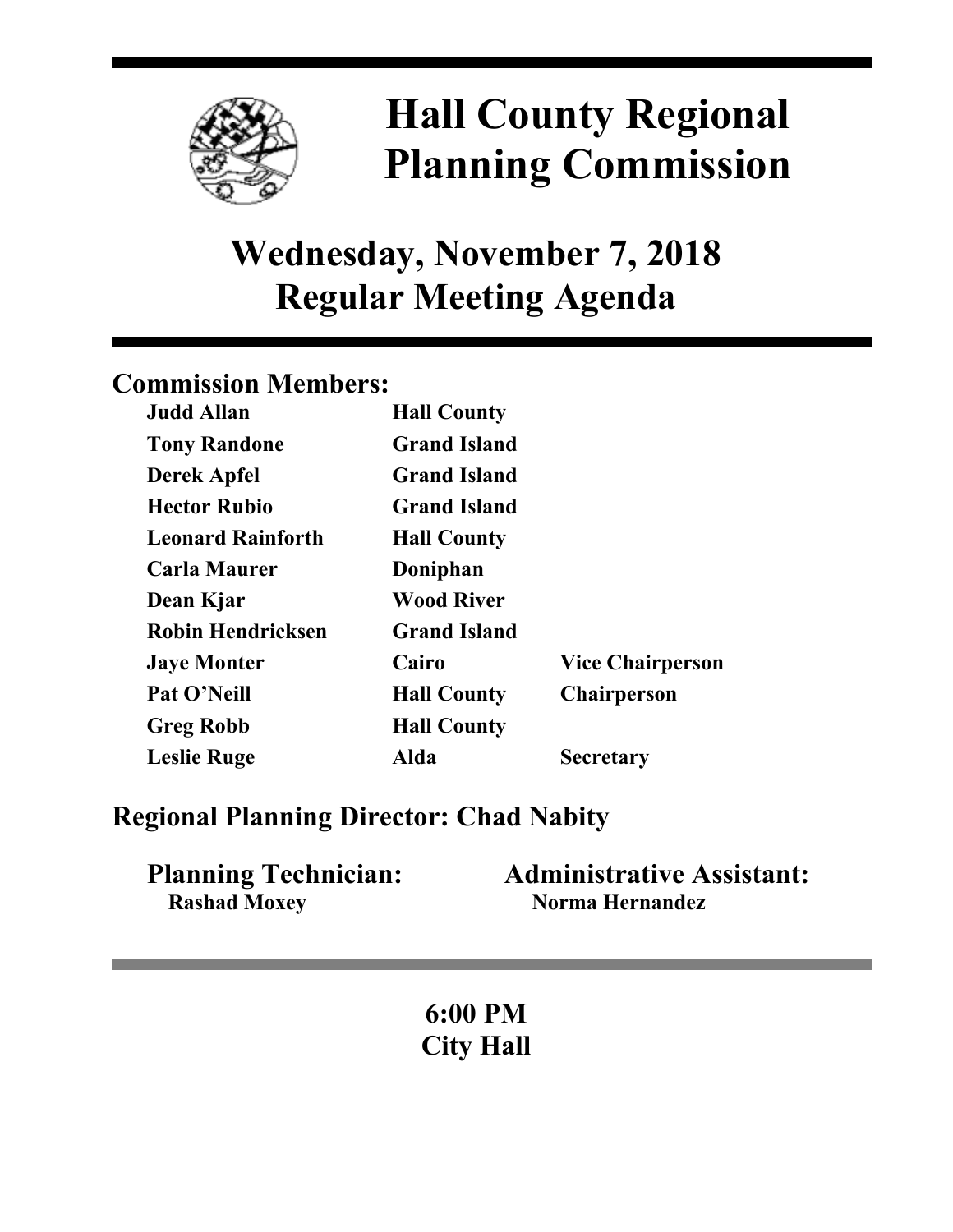### **Call to Order**

#### **Roll Call**

## **A - SUBMITTAL OF REQUESTS FOR FUTURE ITEMS**

Individuals who have appropriate items for City Council consideration should complete the Request for Future Agenda Items form located at the Information Booth. If the issue can be handled administratively without Council action, notification will be provided. If the item is scheduled for a meeting or study session, notification of the date will be given.

## **B - RESERVE TIME TO SPEAK ON AGENDA ITEMS**

This is an opportunity for individuals wishing to provide input on any of tonight's agenda items to reserve time to speak. Please come forward, state your name and address, and the Agenda topic on which you will be speaking.

# **DIRECTOR COMMUNICATION**

This is an opportunity for the Director to comment on current events, activities, and issues of interest to the commission.

# **A - A - AGENDA**

A1 Agenda

### **E - E - MEETING MINUTES**

**E1** Meeting Minutes for October 3, 2019

### **F - F - PUBLIC HEARING**

| <b>F1</b> | Public Hearing - Wood River Annexation                |
|-----------|-------------------------------------------------------|
| F2        | Public Hearing - Re-Adoption of Wood River Zoning Map |

### **J - J - CONSENT AGENDA**

**J1** Final Plat - Front Porch Subdivision